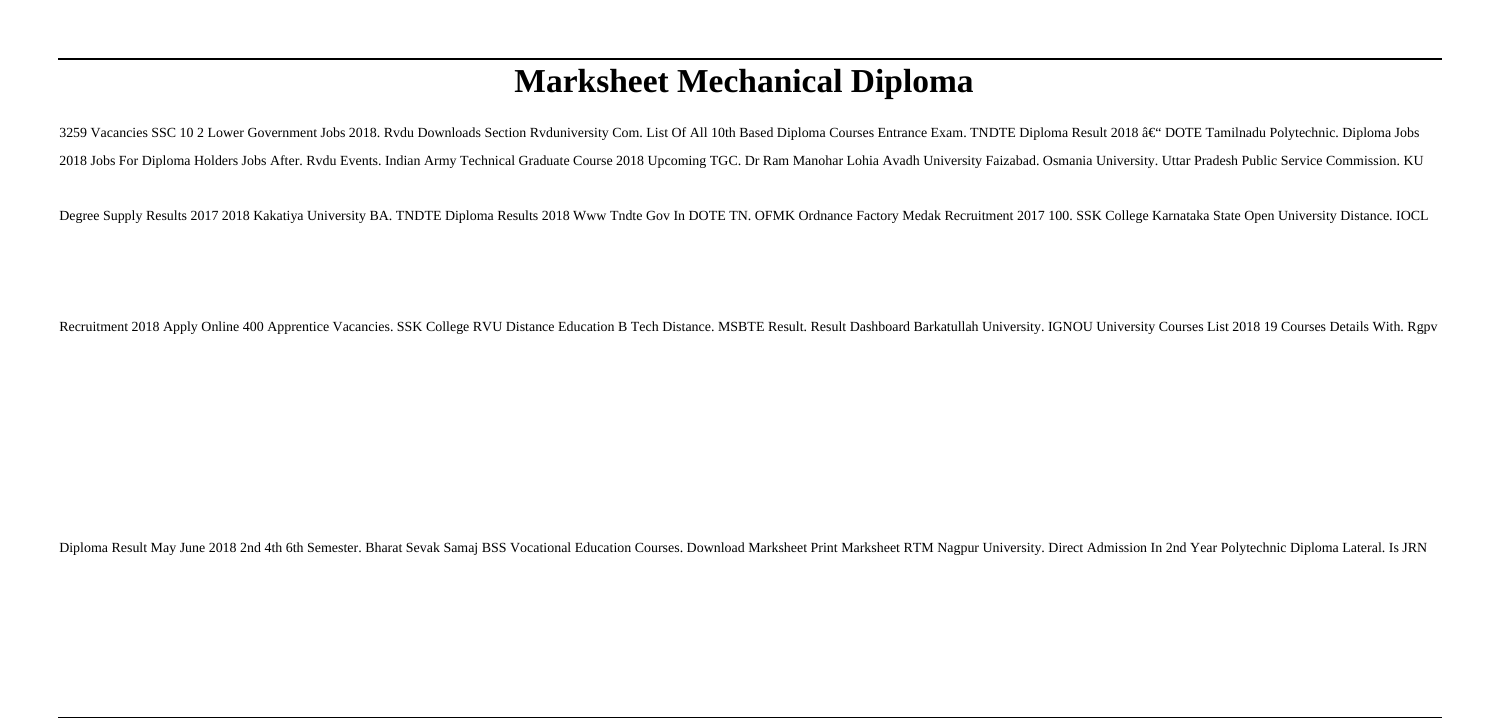#### **3259 Vacancies SSC 10 2 Lower Government Jobs 2018**

May 4th, 2018 - 3259 Vacancies SSC 10 2 Lower Division Clerk Data Entry Operator Recruitment'

## '**RVDU DOWNLOADS SECTION RVDUNIVERSITY COM**

MAY 5TH, 2018 - HELPLINE NUMBER 02942491430 MENU HOME ABOUT US'

## '**List Of All 10th Based Diploma Courses Entrance Exam**

May 2nd, 2018 - Need A List Of 10th Based Diploma Courses List Of All 10th Based Diploma Courses List Of Diploma Course Which We Can Take After Completion Of 10th Diploma Course'

## 'tndte diploma result 2018 â€" dote tamilnadu polytechnic

may 6th, 2018 - tndte diploma result 2018 dote tamilnadu polytechnic exam results 2018 tamil nadu diploma april oct exam 2018 result www intradote tn nic in www tndte com''*DIPLOMA JOBS 2018 JOBS FOR DIPLOMA HOLDERS JOBS AFTER MAY 5TH, 2018 - SEARCHING FOR DIPLOMA JOBS 2018 AND JOBS FOR DIPLOMA HOLDERS GET JOBS AFTER DIPLOMA ENGINEERING DIPLOMA JOBS AFTER DIPLOMA AMP LATEST DIPLOMA HOLDERS JOBS HERE*''**RVDU EVENTS** MAY 2ND, 2018 - WINTER  $\hat{\mathbf{a}} \in \text{``2017 RE REGISTRATION SCHEDULE FOR WINTER SESSION 2017 LAST DATE FOR THE RECEPT OF APPLICATION$ AT UNIVERSITY WITHOUT LATE FEES 21ST FEBRUARY 2018 LAST DATE WITH LATE FEES RS 500'

## '**indian army technical graduate course 2018 upcoming tgc**

may 6th, 2018 - applications are invited in order to fill upcoming tgc $\hat{\epsilon}$ "127 indian army technical graduate course 2018 apply online and check details before applying'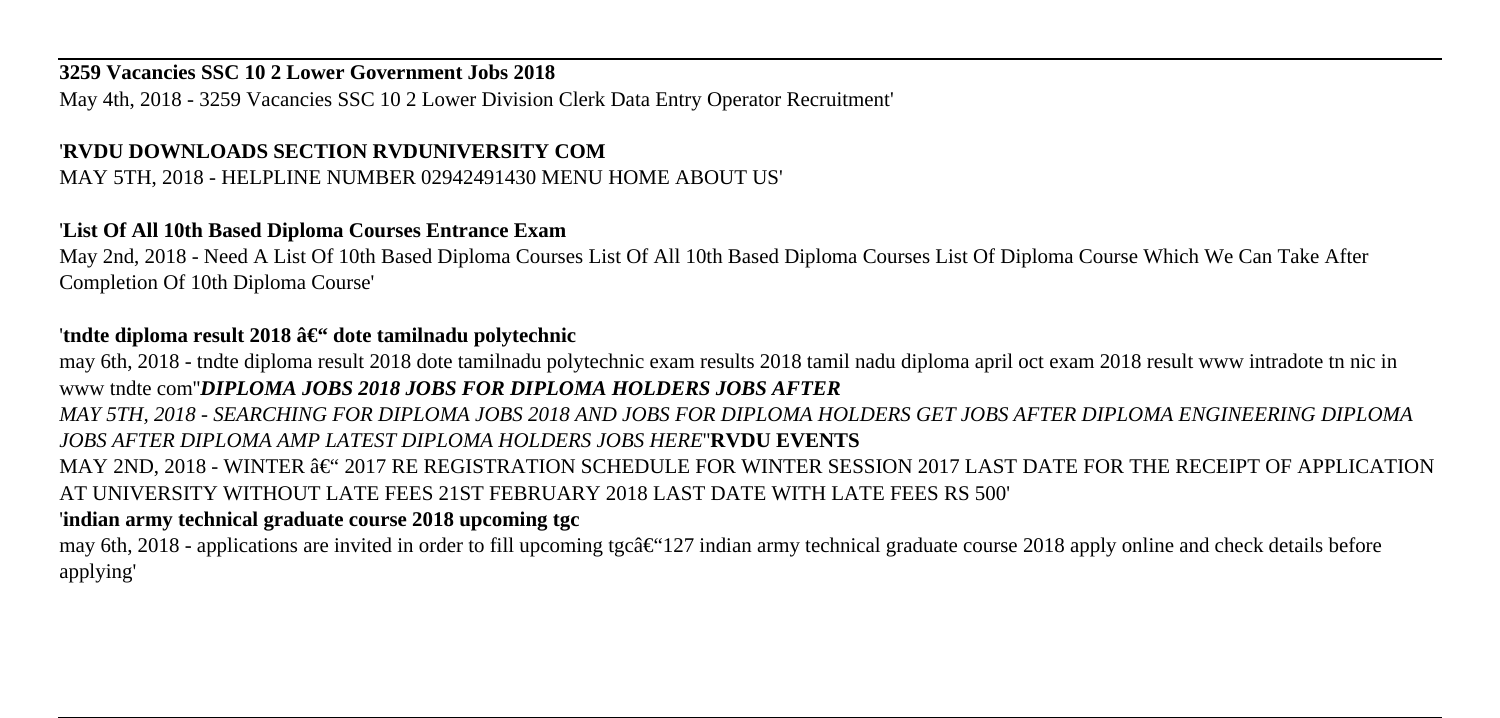'**Dr Ram Manohar Lohia Avadh University Faizabad**

May 6th, 2018 - Myedutainer com is an educational social networking site which provides education along with entertainment My Edutainer com helps people to connect share learn and educate others<sup>"</sup>OSMANIA UNIVERSITY MAY 5TH, 2018 - PH D ADMISSION TIME TABLE FOR CATEGORY II AND INTERVIEW SCHEDULE PH D ADMISSIONS CATEGORY II FOR THE ACADEMIC YEAR OF 2014 15 2015 16 2016 17 OU'

#### '*Uttar Pradesh Public Service Commission*

*May 4th, 2018 - Public Service Commission Uttar Pradesh Public Service Commission*'

## '**KU Degree Supply Results 2017 2018 Kakatiya University BA**

May 4th, 2018 - KU Degree Supply Results 2017 2018 Declared Check Kakatiya University UG B Com BA BSc BBA 1st 2nd 3rd Year Supplementary Official Result Now For All Courses Direct Link To Check KU Degree Supply Results 201

All Details About KU Degree Results Given Here Exam Date Result Date Released Today Supplementary Exams Held In The Month Of October<sup>"</sup>TNDTE DIPLOMA RESULTS 2018 WWW TNDTE GOV IN **DOTE TN**

MAY 3RD, 2018 - TNDTE DIPLOMA RESULTS 2018 DOTE TN POLYTECHNIC INTRADOTE APRIL MAY OCTOBER NOVEMBER WWW TNDTE GOV IN 1ST 2ND 3RD 4TH 5TH 6TH SEM SCHEME J K L M INTRADOTE''**OFMK Ordnance Factory Medak Recruitment 2017 100** May 3rd, 2018 - OFMK  $\hat{a} \in \hat{C}$  Ordnance Factory Medak Recruitment 2017 Engineering amp Diploma Graduate Apprentices Total Vacancies 100 Walk in Date 25 07 2017 Ordnance Factory Medak Recruitment 2017  $\hat{a} \in C^*$  Ordnance Factory Medak shortly OFMK invites application for the engagement of Apprentices from engineering and diploma technicians graduates'

#### '*ssk college karnataka state open university distance*

*may 6th, 2018 - diploma engineering 2 years 3 years mechanical chemical civil electrical computer science electronics and telecommunication automobile*'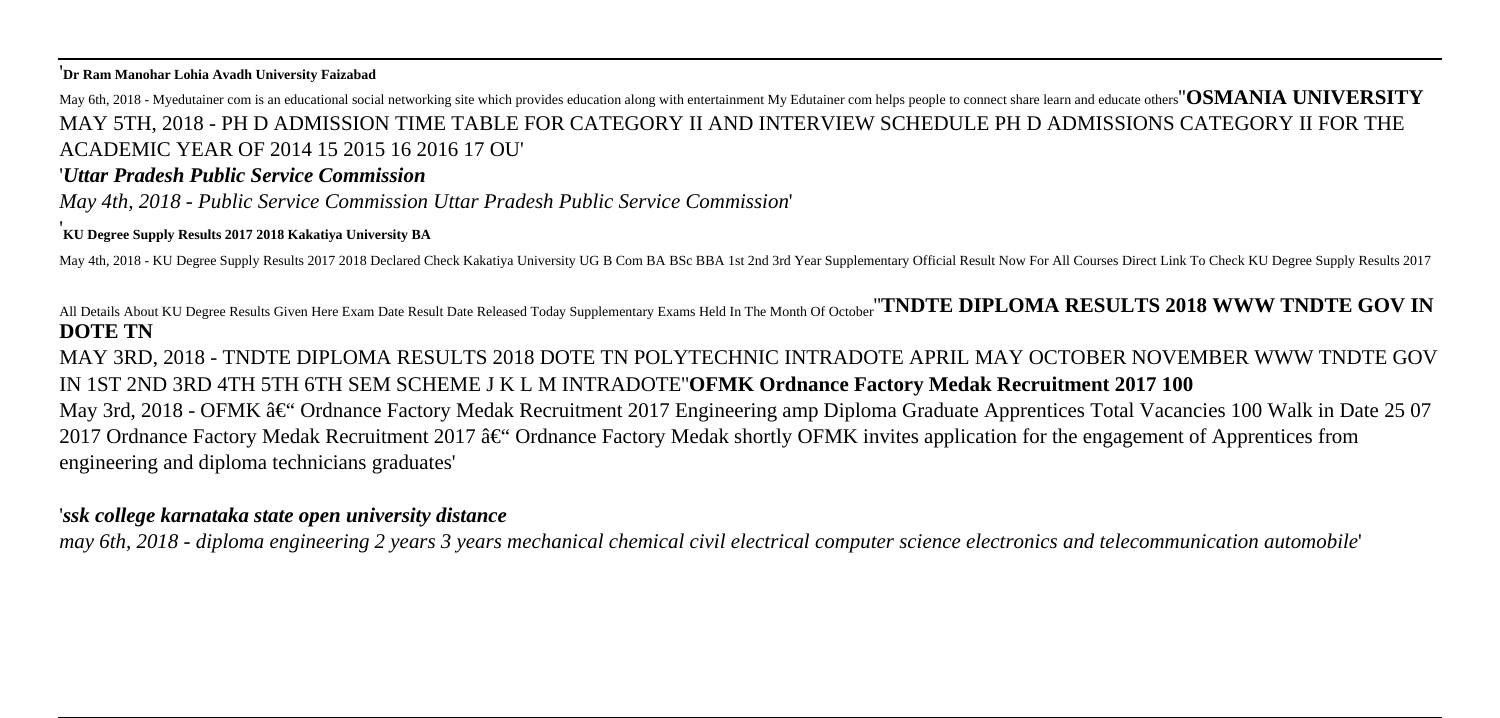#### '**IOCL Recruitment 2018 Apply Online 400 Apprentice Vacancies**

May 5th, 2018 - Indian Oil Corporation Limited IOCL Eastern Region Kolkata Invites Online Applications For Engagement Of Apprentices At Its Operating Locations In Andaman Amp Nicobar Islands Arunachal Pradesh Assam Bihar Jharkhand Manipur Mizoram Nagaland Odisha Sikkim Tripura And West Bengal'

## '*SSK COLLEGE RVU DISTANCE EDUCATION B TECH DISTANCE*

*MAY 2ND, 2018 - DIPLOMA ENGINEERING 2 YEARS 3 YEARS MECHANICAL CHEMICAL CIVIL ELECTRICAL COMPUTER SCIENCE ELECTRONICS AND TELECOMMUNICATION AUTOMOBILE*'

#### '*MSBTE RESULT*

*MAY 4TH, 2018 - MSBTE OR MAHARASHTRA STATE BOARD OF TECHNICAL EDUCATION BOARD NOW UPDATED LATEST MSBTE MODEL ANSWER PAPER FOR STUDENTS WHO ARE PREPARING FOR MSBTE SUMMER WINTER 2018 EXAMINATION*'

## '*Result Dashboard Barkatullah University*

*May 4th, 2018 - b com semester 3 regular 30 03 2018 ma arabic i amp iii semester 05 04 2018 mbbs final part two examination 31 03 2018 ma urdu i amp iii semester 05 04 2018*'

## '*IGNOU University Courses List 2018 19 Courses Details With*

*May 5th, 2018 - IGNOU University Courses List Want To Get Admission In IGNOU Then You Must Check Out IGNOU University Courses List From Here Indira Gandhi National Open University Offers Various Courses On Different Levels Like Diploma Courses Graduate Post Graduate Doctoral Degree And Other Certificate Courses*'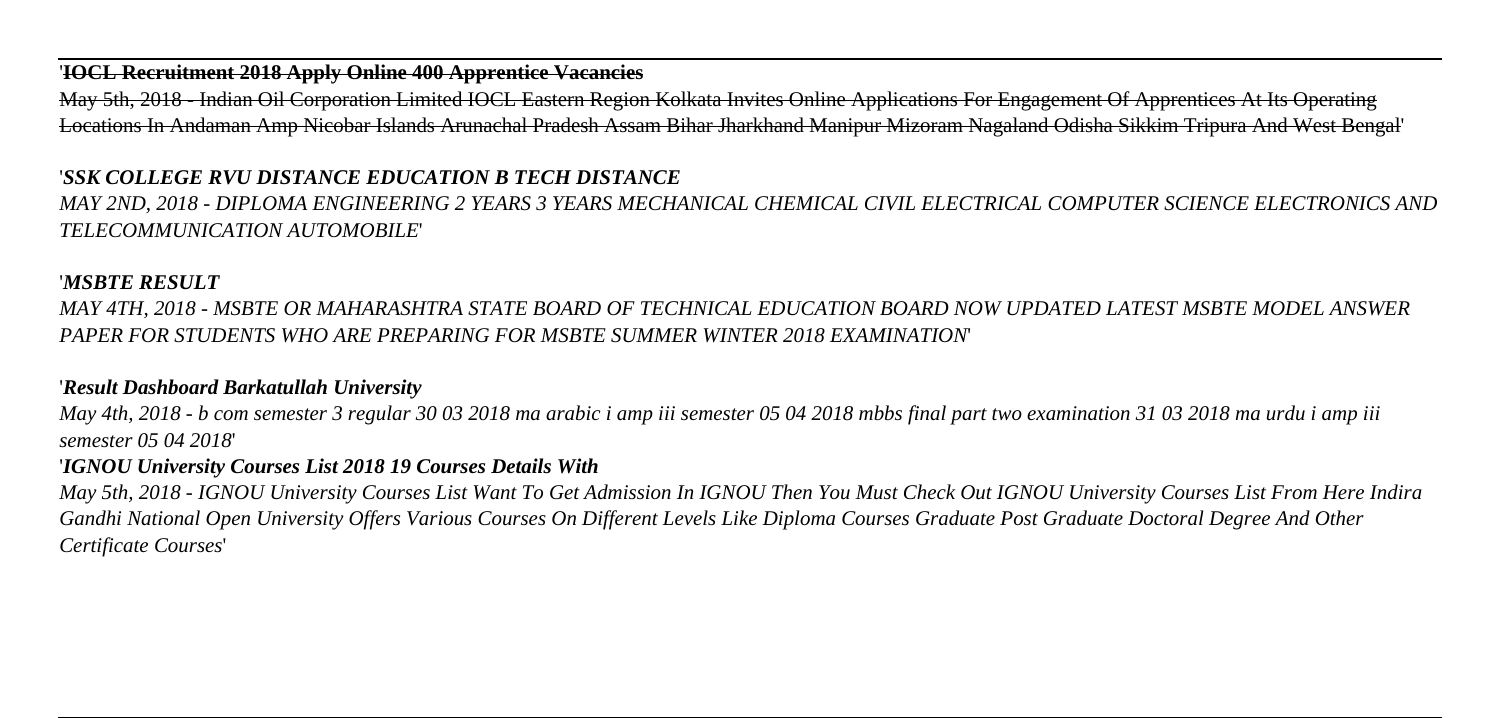#### '**rgpv diploma result may june 2018 2nd 4th 6th semester**

May 4th, 2018 - rgpv diploma result may june 2018 2nd 4th 6th semester result date Rajiv Gandhi Proudyogiki Vishwavidyalaya Engineering Pharmacy Year 4 3 2 results 2018'

#### '**bharat sevak samaj bss vocational education courses**

may 3rd, 2018 - bharat sevak samaj bss is a national development agency promoted by planning commission govt of india in 1952 founder president pandit jawaharlal nehru founder chairman shri gulzarilal nanda'

## '**Download Marksheet Print Marksheet RTM Nagpur University**

May 6th, 2018 - RTM Nagpur University Winter 2016 Result Download Marksheet Print Marksheet Download Marksheet Print Marksheet RTM Nagpur University Winter 2016 Result from following section'

## '**direct admission in 2nd year polytechnic diploma lateral**

may 4th, 2018 - the diploma in engineering is a technical degree below the undergraduate rank which aims to provide students with some basic knowledge of engineering scientific computing mathematical techniques a sound knowledge of english to communicate in the job field and ability to apply the basic problem solving techniques''**is jrn rajasthan vidyapeeth university approved by aicte**

may 3rd, 2018 - dear sir i want to take admission for btech e amp tc form jrn rajasthan vidyapeeth university can u pl confirm me is this university is approved by' '*government polytechnic distance learning pune*

*may 4th, 2018 - instructions about on line examination instructions to examinees pr or time table s 2018 exam g p nagpur pr or time table s 2018 aissms pune pr or time table s 2018 mumbai centre pr or time table s 2018 mit aurangabad centre super penalty exam fee about w 2017 exams marksheets reassessment cases mc6g and mc8g session*'